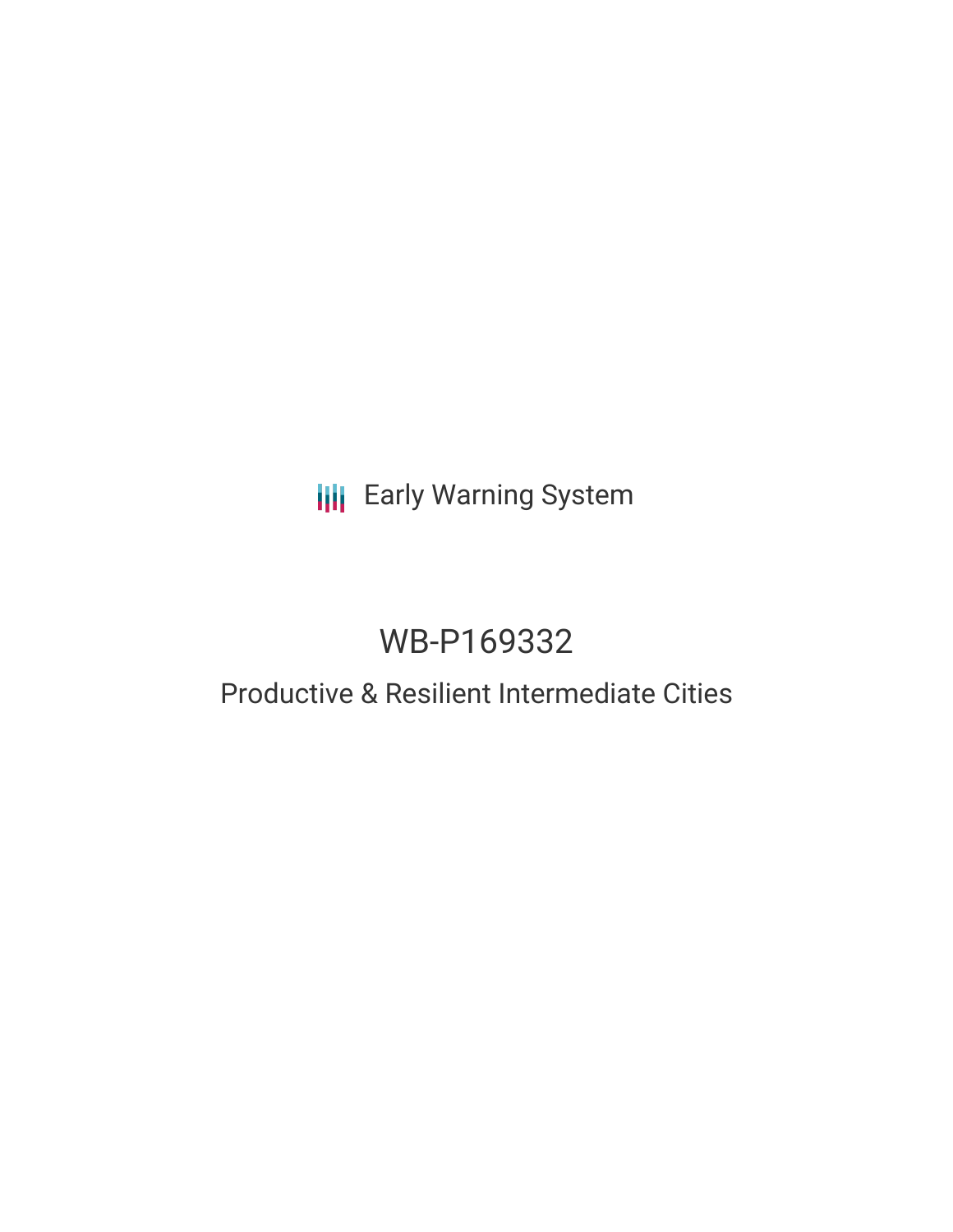

#### **Quick Facts**

| <b>Countries</b>               | Mauritania                                  |
|--------------------------------|---------------------------------------------|
| <b>Financial Institutions</b>  | World Bank (WB)                             |
| <b>Status</b>                  | Proposed                                    |
| <b>Bank Risk Rating</b>        | U                                           |
| <b>Voting Date</b>             | 2020-02-20                                  |
| <b>Borrower</b>                | Islamic Republic of Mauritania              |
| <b>Sectors</b>                 | Finance, Infrastructure, Law and Government |
| <b>Investment Type(s)</b>      | Grant                                       |
| <b>Investment Amount (USD)</b> | \$50.00 million                             |
| <b>Project Cost (USD)</b>      | \$50.00 million                             |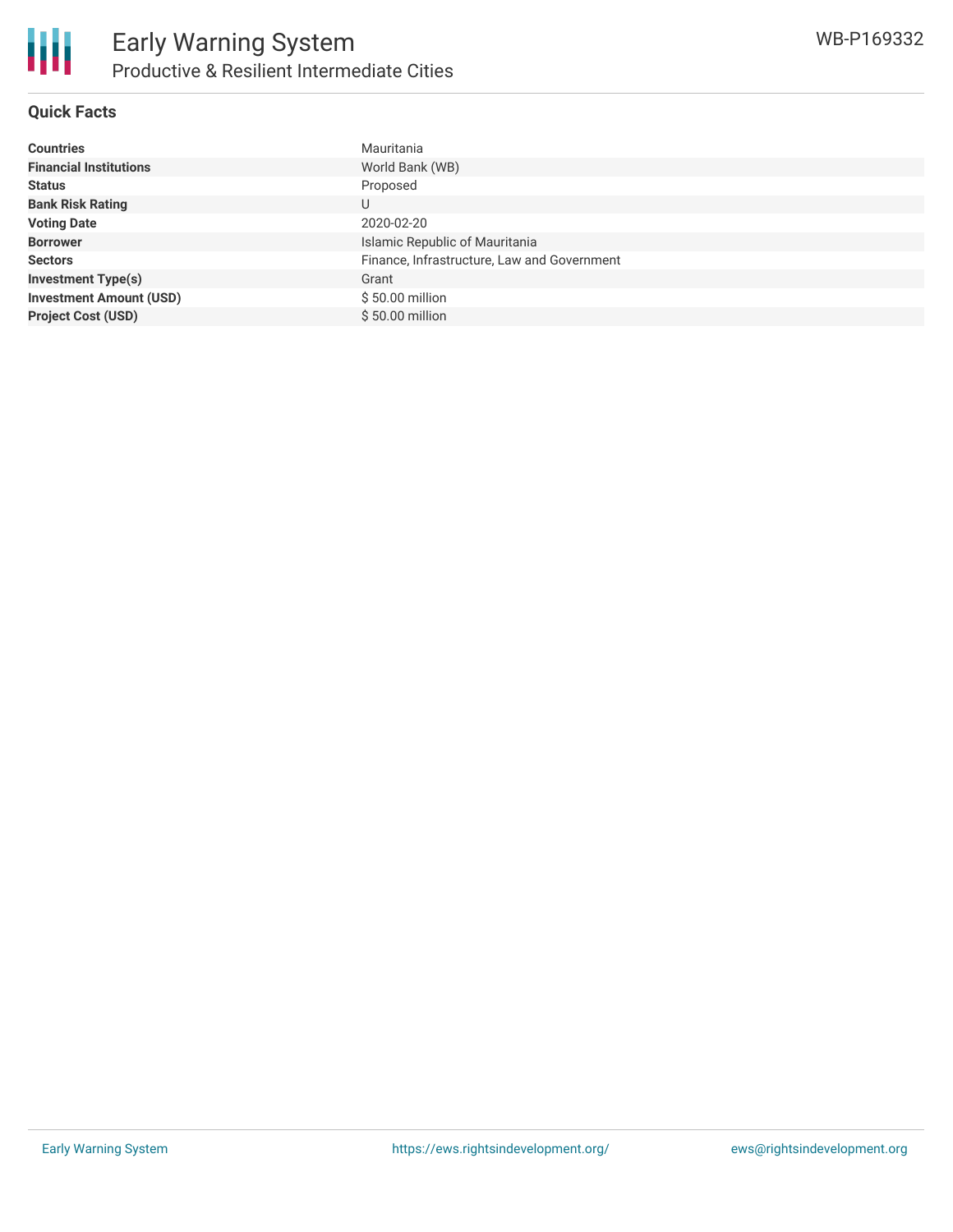

#### **Project Description**

According to bank documents, the objectives of this operation are: (i) to improve access to services for both the population and the private sector in selected areas; and (ii) to improve the capacity of local government in the areas of planning, management, and financial management.

The project will comprise four components:

- 1. Resilient infrastructure investment and service delivery in select towns and adjacent territories (42 million USD): This component aims to support the development of communal or inter-municipal economic and basic infrastructures and services in selected areas (either intermediary cities or newly created towns or adjacent territories) to increase access to services and better manage future urban growth. Infrastructure of interest could consist of urban roads, urban drainage systems, electricity lines, solid or liquid waste management infrastructure, public facilities and space for youth, regional or local markets, etc. All infrastructure will be designed with climate change considerations, and many of the proposed types of infrastructure will directly support climate resilience.
- 2. Technical support towards improved planning and local management (3 million USD). This component aims at providing technical support to local actors, in particular the municipal institutions, as well as the regional councils and other relevant local institutions (associations, private sector representation, etc.), to improve their capacity to prepare and implement development plans that will yield higher impacts in access to services, economic development and poverty reduction.
- 3. Project management (5 million USD). This component will support the implementation of all project activities in accordance with the Bank's policies and guidelines in the area of coordination, supervision, financial management, procurement, audits, safeguards, monitoring and evaluation.
- 4. Contingency Emergency Response Component (0 million USD). Should a natural event precipitate a major disaster affecting the livelihoods of people living in the project area, the government may request the World Bank to reallocate project funds to cover some costs of emergency response and recovery.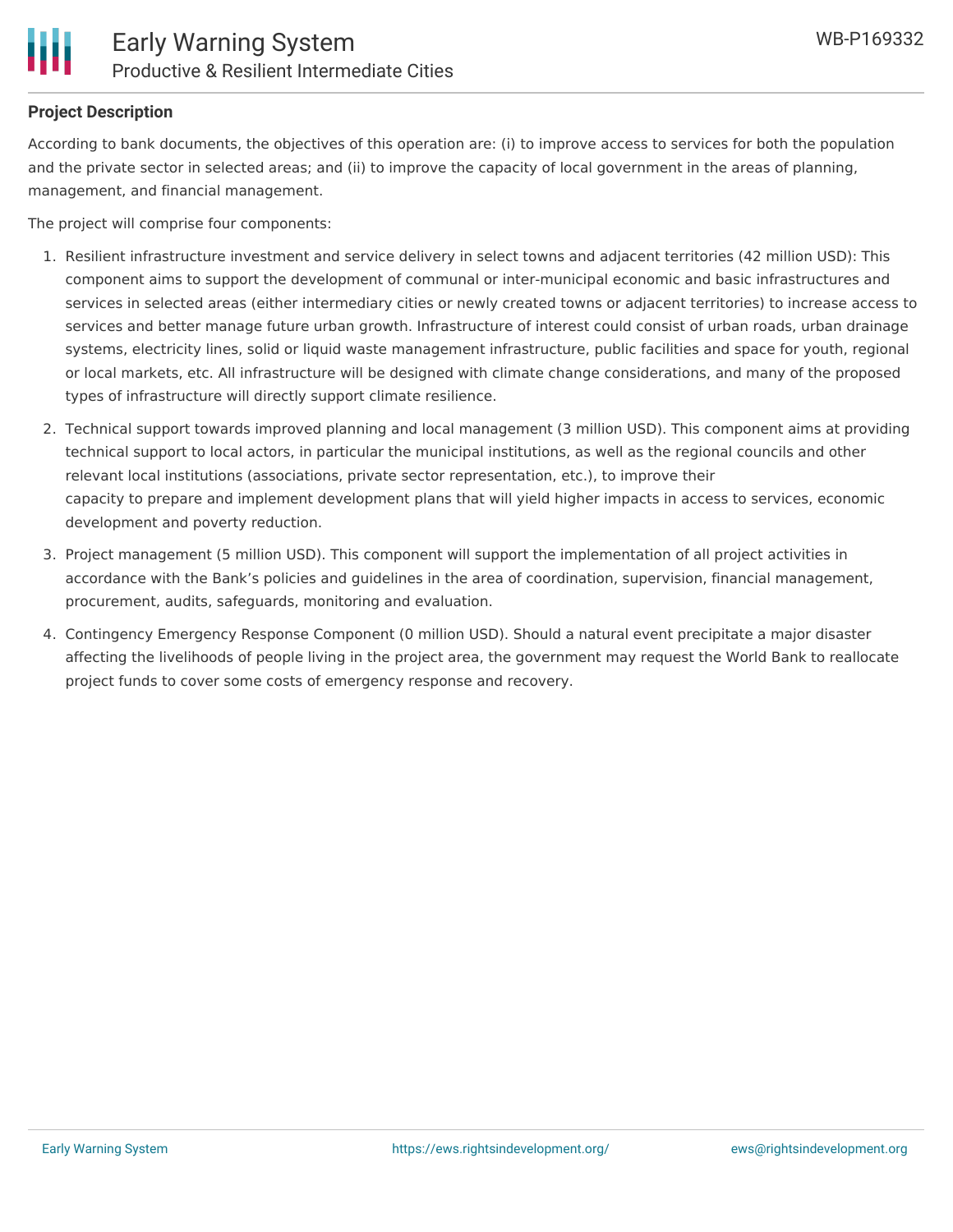

#### **Investment Description**

World Bank (WB)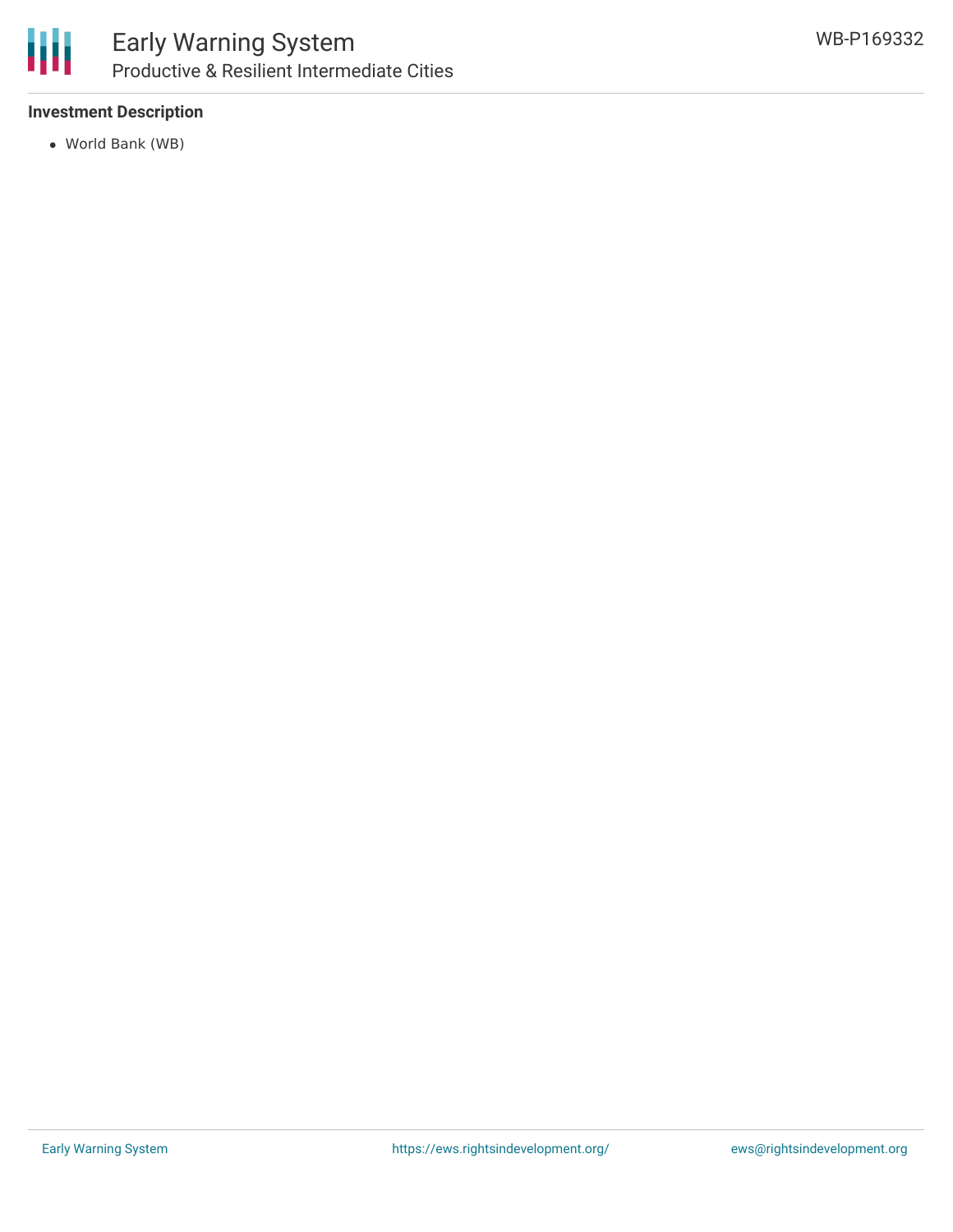

#### **Contact Information**

#### **World Bank:**

Farouk Mollah Banna, Alexandra Le Courtois Senior Urban Sanitation Specialist

#### **Borrower:**

Islamic Republic of Mauritania Mohammed Salem Nany Directeur General Adjoint des Investissements Public et de l [msalemnany@gmail.com](mailto:msalemnany@gmail.com)

#### **Implementing Agency:**

Cellule du PNIDDLE Mohammed Ould Babetta Directeur [babetta@pniddle.mr](mailto:babetta@pniddle.mr)

#### **ACCOUNTABILITY MECHANISM OF WORLD BANK**

The World Bank Inspection Panel is the independent complaint mechanism and fact-finding body for people who believe they are likely to be, or have been, adversely affected by a World Bank-financed project. If you submit a complaint to the Inspection Panel, they may investigate to assess whether the World Bank is following its own policies and procedures for preventing harm to people or the environment. You can contact the Inspection Panel or submit a complaint by emailing ipanel@worldbank.org. You can learn more about the Inspection Panel and how to file a complaint at: http://ewebapps.worldbank.org/apps/ip/Pages/Home.aspx.